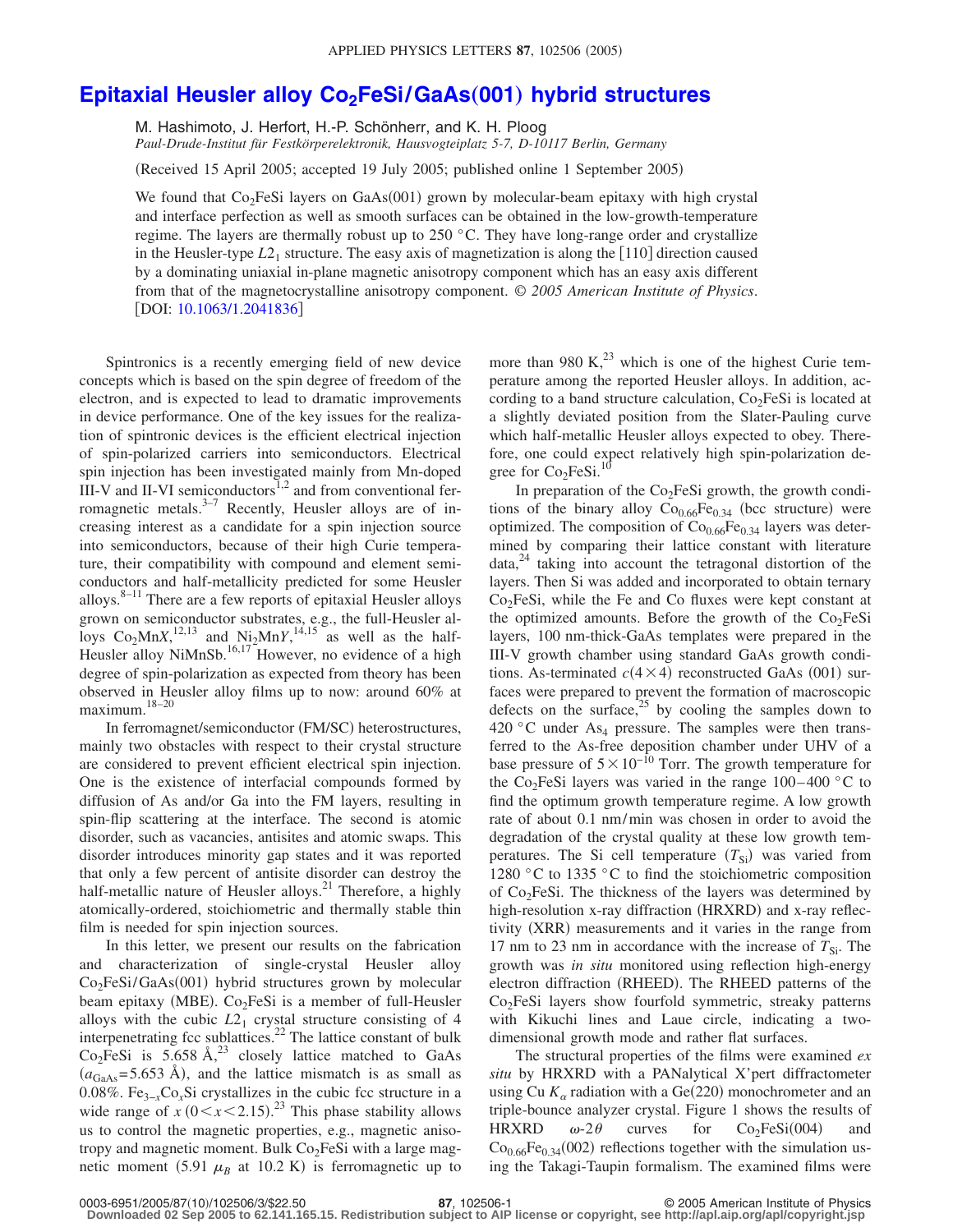

FIG. 1. Normalized  $\omega$ -2 $\theta$  curves for Co<sub>2</sub>FeSi/GaAs(001) and  $Co<sub>0.66</sub>Fe<sub>0.34</sub>/GaAs(001)$  (bottom line) films grown at 100 °C with various Si cell temperatures together with the simulated curve using the Takagi-Taupin formalism (dotted lines).

grown at 100 °C with different  $T_{Si}$  (i.e., different Si composition) between 1290 °C and 1325 °C. The Co<sub>2</sub>FeSi(004) peak systematically shifts to larger angle as  $T_{\rm Si}$  increases up to 1325 °C, demonstrating the incorporation of Si atoms into the proper lattice sites and the formation of the ternary Co<sub>2</sub>FeSi alloy. Distinct interference (Pendellösung) fringes are observed up to  $T_{\text{Si}}$ =1325 °C, indicating a high crystal quality, interface perfection as well as smooth surface. The smoothness of the films were further confirmed by both atomic force microscopy and XRR, and the rms surface roughness of the films turned out to be less than 1 nm for the examined films, being consistent with the results of HRXRD. To confirm the Heusler-type  $L2<sub>1</sub>$  structure, additional reflection, namely (113) reflection was recorded. Note that the (004) reflection is the principle reflection which is not influenced by disorder and the (113) is the order-dependent superlattice reflection of  $L2_1$  structure.<sup>22</sup> The (113) reflection was clearly observed with interference fringes (not shown here), suggesting the presence of long-range atomic-ordering and the Heusler-type  $L2<sub>1</sub>$  structure.

From the perpendicular lattice mismatch  $(\Delta a/a)_{\perp}$ , the lattice constant of the layers  $(a_{\text{Co}_2\text{FeSi}})$  was estimated and plotted as a function of  $T_{Si}$  in Fig. 2. The broken and dashed lines indicate the lattice constant of bulk  $Co<sub>2</sub>FeSi$  and GaAs, respectively. To estimate  $a_{\text{Co}_2\text{FeSi}}$ , the tetragonal distortion of the layer, confirmed in a reciprocal space map at  $Co<sub>2</sub>FeSi(113)$  reflections, was taken into account to obtain the unstrained parameters using the elastic constants of Fe<sub>3</sub>Si,  $C_{11}$ =219 GPa and  $C_{12}$ =143 GPa (Ref. 26) as approximate values. The lattice constant decreases linearly with increasing  $T_{Si}$ . From a comparison with the bulk value, the stoichiometric composition of  $Co<sub>2</sub>FeSi$  was determined.



FIG. 2. Dependence of the unstrained lattice constant of  $Co<sub>2</sub>FeSi$  layers  $(a_{\text{Co}_2\text{FeSi}})$  on Si cell temperature. The broken line and the dashed line indicate the bulk value of  $Co<sub>2</sub>FeSi$  and GaAs, respectively.

Figure 3 shows the results of HRXRD  $\omega$ -2 $\theta$  curves around (004) reflections of Co<sub>2</sub>FeSi layers near stoichiometry grown at different temperatures between 100 °C and 350 °C. In the lower growth temperature regime, high orders of interference fringes (up to fifth order) are seen, while in  $T_G > 250$  °C the interference fringes become less pronounced, indicating the onset of crystal degradation. At *TG*  $=$  350  $\degree$ C, the main peak is broadened and shifted to larger angle. This peak broadening and shift with increasing  $T_G$  has also been observed in our study on  $Fe<sub>3</sub>Si/GaAs(001)$  (Ref. 27) and is most likely due to interfacial reaction or phase separation. This is further evidenced by the wide-range  $\omega$ -2 $\theta$  scans with a wide-open detector for the same series of samples (not shown here). An additional peak appeared at around  $\omega = 17.3^\circ$  for the sample grown at 350 °C. We ascribe this peak to either  $Co_{1-x}Fe_xSi_2(002)$  caused by phase separation or  $(Co, Fe)_2As(110)$  by interfacial reaction. Therefore, the optimum growth temperature range of  $Co<sub>2</sub>FeSi$  at which good crystal and interface quality can be obtained is *TG*  $<$  250 °C. It should be stressed that in terms of thermal stability,  $Co<sub>2</sub>FeSi$  is much more suitable for device applications than Fe, Co and FeCo on GaAs, for which interfacial reac-



FIG. 3. Normalized  $\omega$ -2 $\theta$  curves for stoichiometric Co<sub>2</sub>FeSi/GaAs(001) films grown at various growth temperature ranging from 100 °C to 350 °C. **Downloaded 02 Sep 2005 to 62.141.165.15. Redistribution subject to AIP license or copyright, see http://apl.aip.org/apl/copyright.jsp**